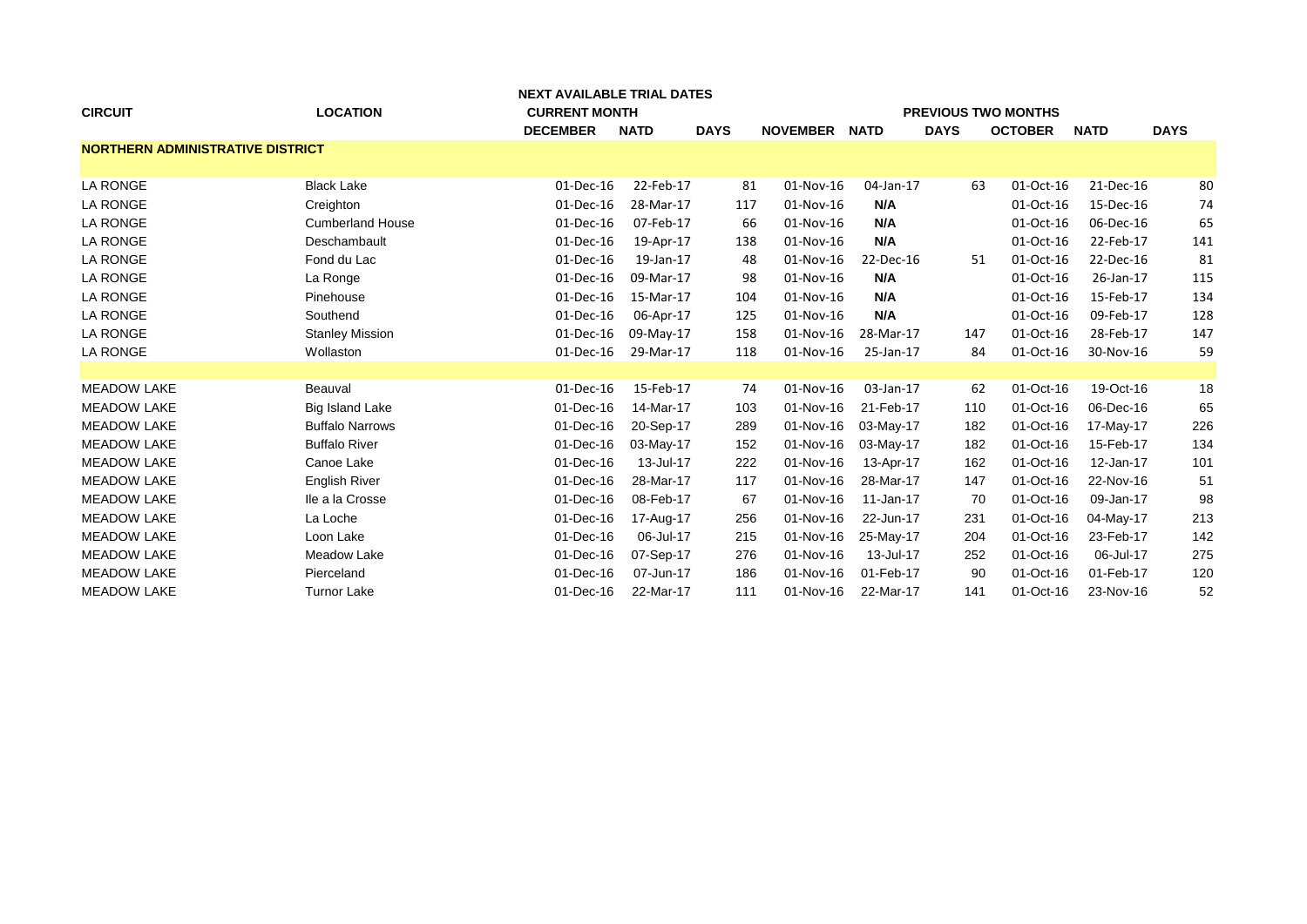| <b>RCUIT</b>              | <b>LOCATION</b>                     | <b>CURRENT MONTH</b> |             |             | <b>PREVIOUS TWO MONTHS</b> |                 |             |                |                 |             |  |  |
|---------------------------|-------------------------------------|----------------------|-------------|-------------|----------------------------|-----------------|-------------|----------------|-----------------|-------------|--|--|
|                           |                                     | <b>DECEMBER</b>      | <b>NATD</b> | <b>DAYS</b> | <b>NOVEMBER</b>            | <b>NATD</b>     | <b>DAYS</b> | <b>OCTOBER</b> | <b>NATD</b>     | <b>DAYS</b> |  |  |
| <b>SOUTH OF SASKATOON</b> |                                     |                      |             |             |                            |                 |             |                |                 |             |  |  |
| <b>ESTEVAN</b>            | Estevan                             | 01-Dec-16            | 14-Mar-17   | 103         | 01-Nov-16                  | 23-Feb-17       | 112         | 01-Oct-16      | $10$ -Jan- $17$ | 99          |  |  |
| <b>ESTEVAN</b>            | Carlyle                             | 01-Dec-16            | 05-Apr-17   | 124         | 01-Nov-16                  | 29-Mar-17       | 148         | 01-Oct-16      | 08-Feb-17       | 127         |  |  |
| <b>ESTEVAN</b>            | Carnduff                            | 01-Dec-16            | 04-May-17   | 153         | 01-Nov-16                  | 02-Mar-17       | 121         | 01-Oct-16      | 05-Jan-17       | 94          |  |  |
| <b>ESTEVAN</b>            | Weyburn (Small Claims)              | 01-Dec-16            | N/A         |             | 01-Nov-16                  | N/A             |             | 01-Oct-16      | 20-Oct-16       | 19          |  |  |
| <b>ESTEVAN</b>            | Weyburn (Criminal Trials)           | 01-Dec-16            | 03-Jan-17   | 32          | 01-Nov-16                  | N/A             |             | 01-Oct-16      | 13-Dec-16       | 72          |  |  |
|                           |                                     |                      |             |             |                            |                 |             |                |                 |             |  |  |
| MOOSE JAW                 | Assiniboia                          | 01-Dec-16            | 09-Mar-17   | 98          | 01-Nov-16                  | 08-Dec-16       | 37          | 01-Oct-16      | 10-Nov-16       | 39          |  |  |
| MOOSE JAW                 | Moose Jaw                           | 01-Dec-16            | 23-Feb-17   | 82          | 01-Nov-16                  | 30-Jan-17       | 89          | 01-Oct-16      | 07-Nov-16       | 36          |  |  |
| <b>REGINA</b>             | <b>Traffic Safety Court Trials</b>  | 01-Dec-16            | 27-Apr-17   | 146         | 01-Nov-16                  | 16-Mar-17       | 135         | 01-Oct-16      | 23-Feb-17       | 142         |  |  |
| <b>REGINA</b>             | <b>Small Claims Hearings</b>        | 01-Dec-16            | 12-Apr-17   | 131         | 01-Nov-16                  | 05-Apr-17       | 154         | 01-Oct-16      | 20-Mar-17       | 169         |  |  |
| <b>REGINA</b>             | <b>Small Claims Case Management</b> | 01-Dec-16            | 03-Feb-17   | 62          | 01-Nov-16                  | 06-Jan-17       | 65          | 01-Oct-16      | 09-Dec-16       | 68          |  |  |
| <b>REGINA</b>             | Criminal Trials - Non Custody       | 01-Dec-16            | 15-Mar-17   | 104         | 01-Nov-16                  | 08-Feb-17       | 97          | 01-Oct-16      | 31-Jan-17       | 119         |  |  |
| <b>REGINA</b>             | Criminal Trials - Custody           | 01-Dec-16            | 27-Feb-17   | 86          | 01-Nov-16                  | 04-Jan-17       | 63          | 01-Oct-16      | 12-Dec-16       | 71          |  |  |
| <b>REGINA</b>             | Criminal Trials - Two Days/More     | 01-Dec-16            | 13-Mar-17   | 102         | 01-Nov-16                  | 27-Feb-17       | 116         | 01-Oct-16      | 09-Jan-17       | 98          |  |  |
| <b>REGINA</b>             | Youth Court Trials - Non Custody    | 01-Dec-16            | 31-Jan-17   | 59          | 01-Nov-16                  | $11$ -Jan- $17$ | 70          | 01-Oct-16      | 22-Dec-16       | 81          |  |  |
| <b>REGINA</b>             | Youth Court Trials - Custody        | 01-Dec-16            | 24-Jan-17   | 53          | 01-Nov-16                  | 05-Jan-17       | 64          | 01-Oct-16      | 15-Dec-16       | 74          |  |  |
| <b>REGINA CIRCUIT</b>     | Fort Qu'Appelle                     | 01-Dec-16            | 13-Feb-17   | 72          | 01-Nov-16                  | 12-Jan-17       | 71          | 01-Oct-16      | 15-Dec-16       | 74          |  |  |
| <b>REGINA CIRCUIT</b>     | Indian Head                         | 01-Dec-16            | 14-Feb-17   | 73          | 01-Nov-16                  | 14-Feb-17       | 103         | 01-Oct-16      | 31-Jan-17       | 119         |  |  |
| <b>REGINA CIRCUIT</b>     | Southey                             | 01-Dec-16            | 10-May-17   | 159         | 01-Nov-16                  | 08-Feb-17       | 97          | 01-Oct-16      | 08-Feb-17       | 127         |  |  |
|                           |                                     |                      |             |             |                            |                 |             |                |                 |             |  |  |
| <b>SWIFT CURRENT</b>      | Leader                              | 01-Dec-16            | 16-May-17   | 165         | 01-Nov-16                  | 19-Jan-17       | 78          | 01-Oct-16      | 19-Jan-17       | 108         |  |  |
| <b>SWIFT CURRENT</b>      | <b>Maple Creek</b>                  | 01-Dec-16            | 09-Mar-17   | 98          | 01-Nov-16                  | 09-Mar-17       | 128         | 01-Oct-16      | 08-Dec-16       | 67          |  |  |
| <b>SWIFT CURRENT</b>      | Shaunavon                           | 01-Dec-16            | 02-Mar-17   | 91          | 01-Nov-16                  | 05-Jan-17       | 64          | 01-Oct-16      | 01-Dec-16       | 60          |  |  |
| <b>SWIFT CURRENT</b>      | <b>Swift Current</b>                | 01-Dec-16            | 08-Mar-17   | 97          | 01-Nov-16                  | 24-Jan-17       | 83          | 01-Oct-16      | $10$ -Jan- $17$ | 99          |  |  |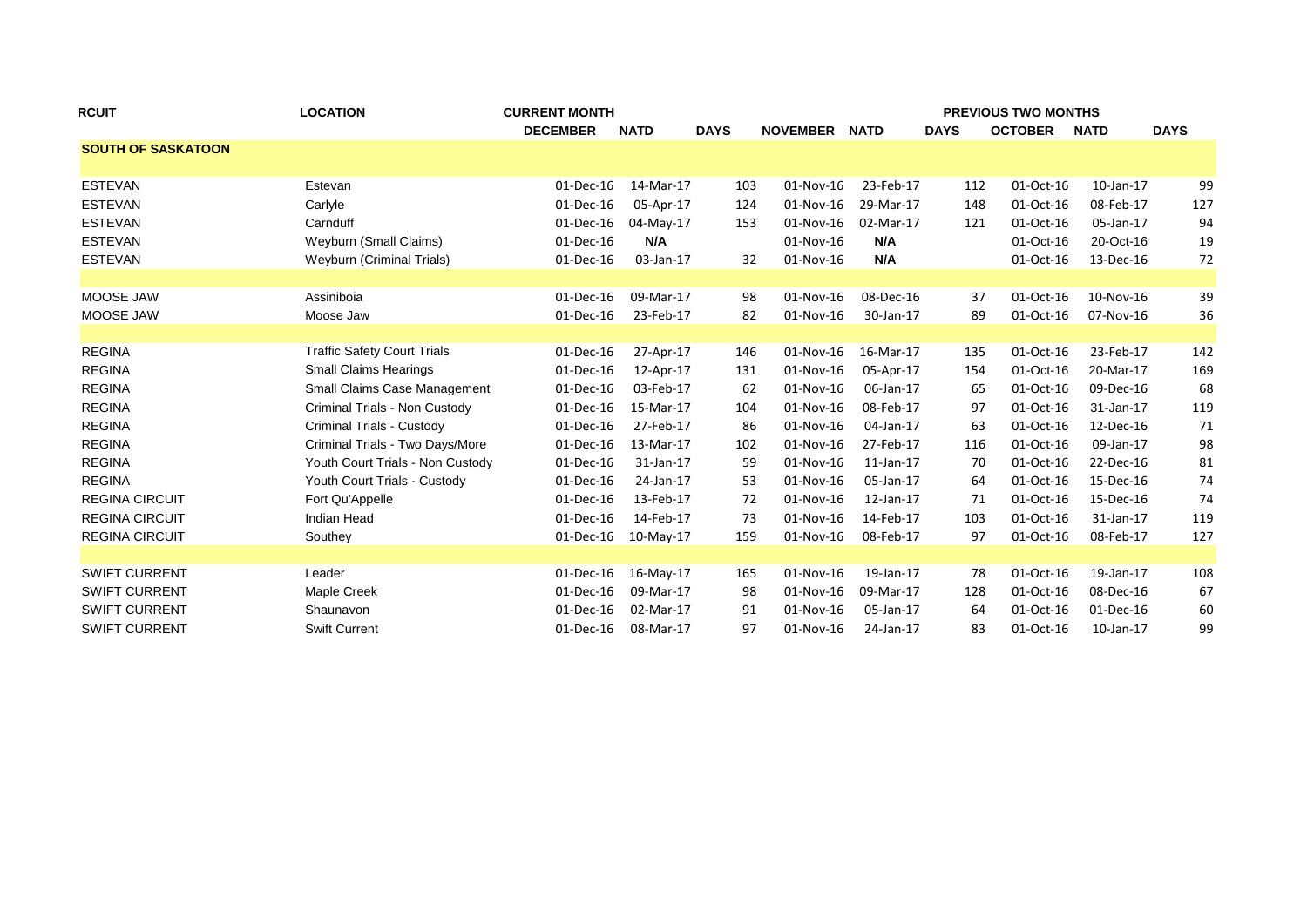| <b>NEXT AVAILABLE TRIAL DATES</b>   |                  |                 |                      |             |                 |             |             |                |                            |             |
|-------------------------------------|------------------|-----------------|----------------------|-------------|-----------------|-------------|-------------|----------------|----------------------------|-------------|
| <b>CIRCUIT</b>                      | <b>LOCATION</b>  |                 | <b>CURRENT MONTH</b> |             |                 |             |             |                | <b>PREVIOUS TWO MONTHS</b> |             |
|                                     |                  | <b>DECEMBER</b> | <b>NATD</b>          | <b>DAYS</b> | <b>NOVEMBER</b> | <b>NATD</b> | <b>DAYS</b> | <b>OCTOBER</b> | <b>NATD</b>                | <b>DAYS</b> |
| <b>SOUTH OF SASKATOON CONTINUED</b> |                  |                 |                      |             |                 |             |             |                |                            |             |
| <b>WYNYARD</b>                      | Punnichy         | 01-Dec-16       | 28-Mar-17            | 117         | 01-Nov-16       | 14-Mar-17   | 133         | 01-Oct-16      | 03-Jan-17                  | 92          |
| <b>WYNYARD</b>                      | Rose Valley      | $01$ -Dec-16    | $11$ -Jan- $17$      | 40          | 01-Nov-16       | 11-Jan-17   | 70          | 01-Oct-16      | $11$ -Jan- $17$            | 100         |
| <b>WYNYARD</b>                      | Wadena           | 01-Dec-16       | 20-Apr-17            | 139         | 01-Nov-16       | 19-Jan-17   | 78          | 01-Oct-16      | 15-Dec-16                  | 74          |
| <b>WYNYARD</b>                      | Wynyard          | 01-Dec-16       | 27-Apr-17            | 146         | 01-Nov-16       | 27-Apr-17   | 176         | 01-Oct-16      | 22-Dec-16                  | 81          |
|                                     |                  |                 |                      |             |                 |             |             |                |                            |             |
| <b>YORKTON</b>                      | <b>Broadview</b> | 01-Dec-16       | 02-Mar-17            | 91          | $01-Nov-16$     | 04-Jan-17   | 63          | 01-Oct-16      | $10$ -Nov- $16$            | 39          |
| <b>YORKTON</b>                      | Canora           | 01-Dec-16       | 02-Mar-17            | 91          | 01-Nov-16       | 02-Mar-17   | 121         | 01-Oct-16      | 02-Feb-17                  | 121         |
| <b>YORKTON</b>                      | Esterhazy        | 01-Dec-16       | 02-Mar-17            | 91          | 01-Nov-16       | 22-Dec-16   | 51          | 01-Oct-16      | 10-Nov-16                  | 39          |
| <b>YORKTON</b>                      | Kamsack          | 01-Dec-16       | 24-Apr-17            | 143         | 01-Nov-16       | 16-Mar-17   | 135         | 01-Oct-16      | 08-Feb-17                  | 127         |
| <b>YORKTON</b>                      | Melville         | 01-Dec-16       | 02-Mar-17            | 91          | 01-Nov-16       | 09-Jan-17   | 68          | 01-Oct-16      | 10-Nov-16                  | 39          |
| <b>YORKTON</b>                      | Moosomin         | 01-Dec-16       | 02-Mar-17            | 91          | 01-Nov-16       | 20-Dec-16   | 49          | 01-Oct-16      | $10$ -Nov- $16$            | 39          |
| <b>YORKTON</b>                      | Yorkton          | $01$ -Dec-16    | 05-Apr-17            | 124         | 01-Nov-16       | 02-Mar-17   | 121         | 01-Oct-16      | 01-Feb-17                  | 120         |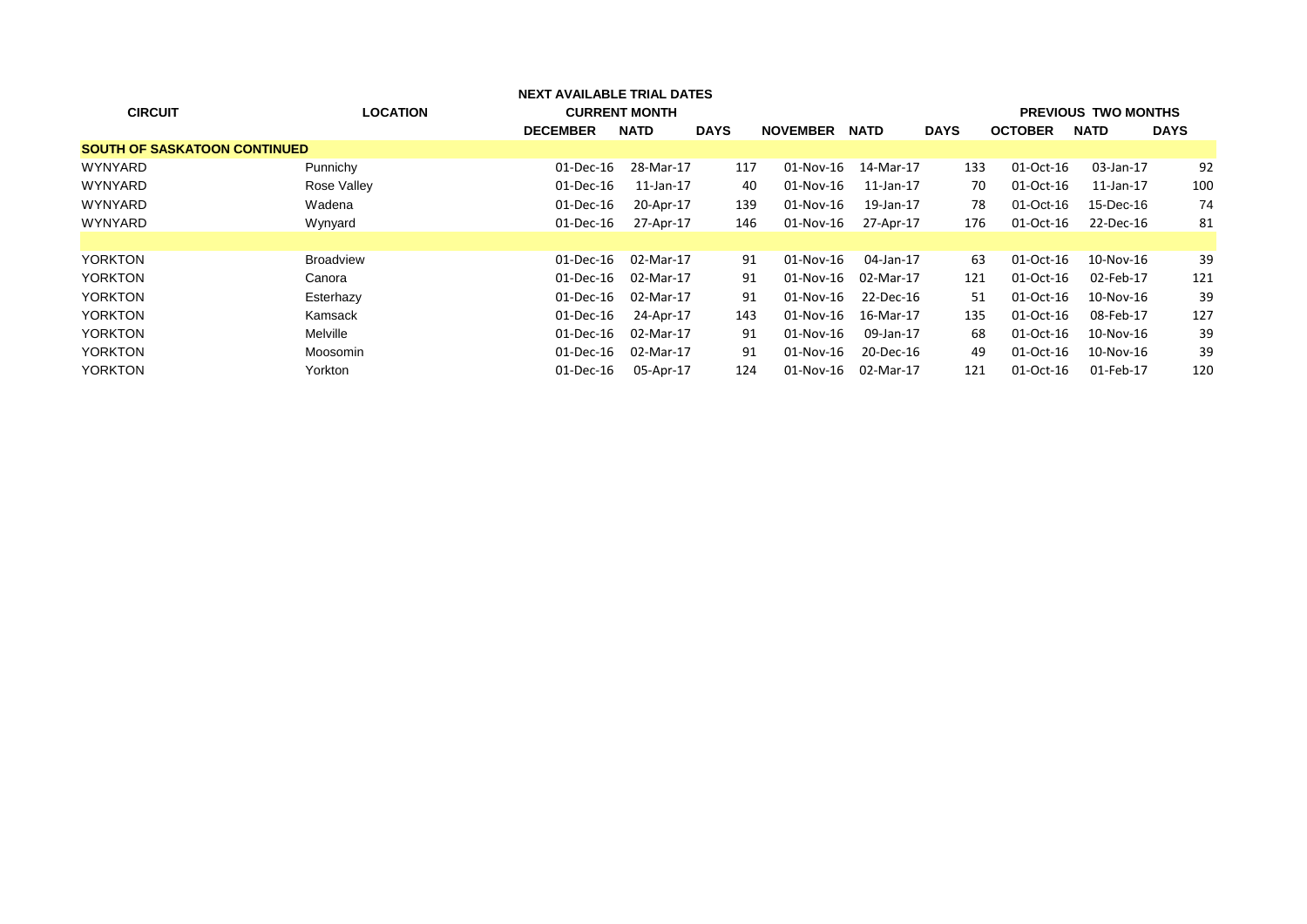| <b>CIRCUIT</b>             | <b>LOCATION</b>                    | <b>CURRENT MONTH</b> |              |             | <b>PREVIOUS TWO MONTHS</b> |             |             |                |                 |             |  |  |
|----------------------------|------------------------------------|----------------------|--------------|-------------|----------------------------|-------------|-------------|----------------|-----------------|-------------|--|--|
|                            |                                    | <b>DECEMBER</b>      | <b>NATD</b>  | <b>DAYS</b> | <b>NOVEMBER</b>            | <b>NATD</b> | <b>DAYS</b> | <b>OCTOBER</b> | <b>NATD</b>     | <b>DAYS</b> |  |  |
| <b>SASKATOON AND NORTH</b> |                                    |                      |              |             |                            |             |             |                |                 |             |  |  |
|                            |                                    |                      |              |             |                            |             |             |                |                 |             |  |  |
| <b>SASKATOON CITY</b>      | <b>Traffic Safety Court Trials</b> | 01-Dec-16            | 20-Apr-17    | 139         | 01-Nov-16                  | 09-Mar-17   | 128         | 01-Oct-16      | 21-Feb-17       | 140         |  |  |
| <b>SASKATOON CITY</b>      | <b>Small Claims Hearings</b>       | 01-Dec-16            | 12-Apr-17    | 131         | 01-Nov-16                  | 04-Apr-17   | 153         | 01-Oct-16      | 28-Feb-17       | 147         |  |  |
| SASKATOON CITY             | Small Claims Case Management       | 01-Dec-16            | 17-May-17    | 166         | 01-Nov-16                  | 24-Apr-17   | 173         | 01-Oct-16      | 20-Mar-17       | 169         |  |  |
| SASKATOON CITY             | Criminal Trials - Custody          | 01-Dec-16            | 23-Feb-17    | 82          | 01-Nov-16                  | 06-Feb-17   | 95          | 01-Oct-16      | 03-Jan-17       | 92          |  |  |
| SASKATOON CITY             | Criminal Trials - Non Custody      | 01-Dec-16            | 22-Mar-17    | 111         | 01-Nov-16                  | 13-Feb-17   | 102         | 01-Oct-16      | 09-Jan-17       | 98          |  |  |
| SASKATOON CITY             | Criminal Trials - Two Days/More    | 01-Dec-16            | 27-Mar-17    | 116         | 01-Nov-16                  | 13-Feb-17   | 102         | 01-Oct-16      | 23-Jan-17       | 112         |  |  |
| <b>SASKATOON CITY</b>      | Youth Court Trials - Custody       | 01-Dec-16            | 14-Feb-17    | -73         | 01-Nov-16                  | 08-Feb-17   | 97          | 01-Oct-16      | 19-Oct-16       | 18          |  |  |
| <b>SASKATOON CITY</b>      | Youth Court Trials - Non Custody   | 01-Dec-16            | 01-Mar-17    | 90          | 01-Nov-16                  | 13-Feb-17   | 102         | 01-Oct-16      | 19-Dec-16       | 78          |  |  |
| <b>SASKATOON RURAL</b>     | Beardy's & Okemasis                | 01-Dec-16            | 04-Jan-17    | 33          | 01-Nov-16                  | 21-Dec-16   | 50          | 01-Oct-16      | 21-Dec-16       | 80          |  |  |
| <b>SASKATOON RURAL</b>     | <b>Blaine Lake</b>                 | 01-Dec-16            | 08-Jun-17    | 187         | 01-Nov-16                  | 04-May-17   | 183         | 01-Oct-16      | 04-May-17       | 213         |  |  |
| <b>SASKATOON RURAL</b>     | Humboldt                           | 01-Dec-16            | 27-Feb-17    | 86          | 01-Nov-16                  | 27-Feb-17   | 116         | 01-Oct-16      | 13-Feb-17       | 132         |  |  |
| <b>SASKATOON RURAL</b>     | Kindersley                         | 01-Dec-16            | 11-Apr-17    | 130         | 01-Nov-16                  | 11-Apr-17   | 160         | 01-Oct-16      | 21-Mar-17       | 170         |  |  |
| <b>SASKATOON RURAL</b>     | Outlook                            | 01-Dec-16            | 13-Apr-17    | 132         | 01-Nov-16                  | 13-Apr-17   | 162         | 01-Oct-16      | 12-Jan-17       | 101         |  |  |
| <b>SASKATOON RURAL</b>     | Rosetown                           | 01-Dec-16            | 11-Apr-17    | 130         | 01-Nov-16                  | 11-Apr-17   | 160         | 01-Oct-16      | 11-Apr-17       | 190         |  |  |
| <b>SASKATOON RURAL</b>     | Rosthern                           | 01-Dec-16            | $10$ -May-17 | 159         | 01-Nov-16                  | 25-Jan-17   | 84          | 01-Oct-16      | 25-Jan-17       | 114         |  |  |
| <b>SASKATOON RURAL</b>     | Watrous                            | 01-Dec-16            | 16-Mar-17    | 105         | 01-Nov-16                  | 19-Jan-17   | 78          | 01-Oct-16      | 19-Jan-17       | 108         |  |  |
|                            |                                    |                      |              |             |                            |             |             |                |                 |             |  |  |
| <b>LLOYDMINSTER</b>        | Lloydminster                       | 01-Dec-16            | 27-Feb-17    | 86          | 01-Nov-16                  | 30-Jan-17   | 89          | 01-Oct-16      | 21-Nov-16       | 50          |  |  |
| <b>LLOYDMINSTER</b>        | Onion Lake                         | 01-Dec-16            | 07-Jun-17    | 186         | 01-Nov-16                  | 17-May-17   | 196         | 01-Oct-16      | 18-Jan-17       | 107         |  |  |
| <b>LLOYDMINSTER</b>        | St. Walburg                        | 01-Dec-16            | 08-Feb-17    | 67          | 01-Nov-16                  | 08-Feb-17   | 97          | 01-Oct-16      | $11$ -Jan- $17$ | 100         |  |  |
|                            |                                    |                      |              |             |                            |             |             |                |                 |             |  |  |
| <b>MELFORT</b>             | <b>Carrot River</b>                | 01-Dec-16            | 19-Jan-17    | 48          | 01-Nov-16                  | 12-Jan-17   | 71          | 01-Oct-16      | 01-Dec-16       | 60          |  |  |
| <b>MELFORT</b>             | Hudson Bay                         | 01-Dec-16            | 25-Apr-17    | 144         | 01-Nov-16                  | 28-Feb-17   | 117         | 01-Oct-16      | 24-Jan-17       | 113         |  |  |
| <b>MELFORT</b>             | Melfort                            | 01-Dec-16            | 16-Mar-17    | 105         | 01-Nov-16                  | 23-Feb-17   | 112         | 01-Oct-16      | 09-Feb-17       | 128         |  |  |
| <b>MELFORT</b>             | Nipawin                            | 01-Dec-16            | 06-Mar-17    | 95          | 01-Nov-16                  | 15-Feb-17   | 104         | 01-Oct-16      | 15-Feb-17       | 134         |  |  |
| <b>MELFORT</b>             | Tisdale                            | 01-Dec-16            | 18-Apr-17    | 137         | 01-Nov-16                  | 21-Mar-17   | 140         | 01-Oct-16      | 07-Feb-17       | 126         |  |  |
| <b>MELFORT</b>             | Wakaw                              | 01-Dec-16            | 11-Apr-17    | 130         | 01-Nov-16                  | 14-Mar-17   | 133         | 01-Oct-16      | $10$ -Jan- $17$ | 99          |  |  |